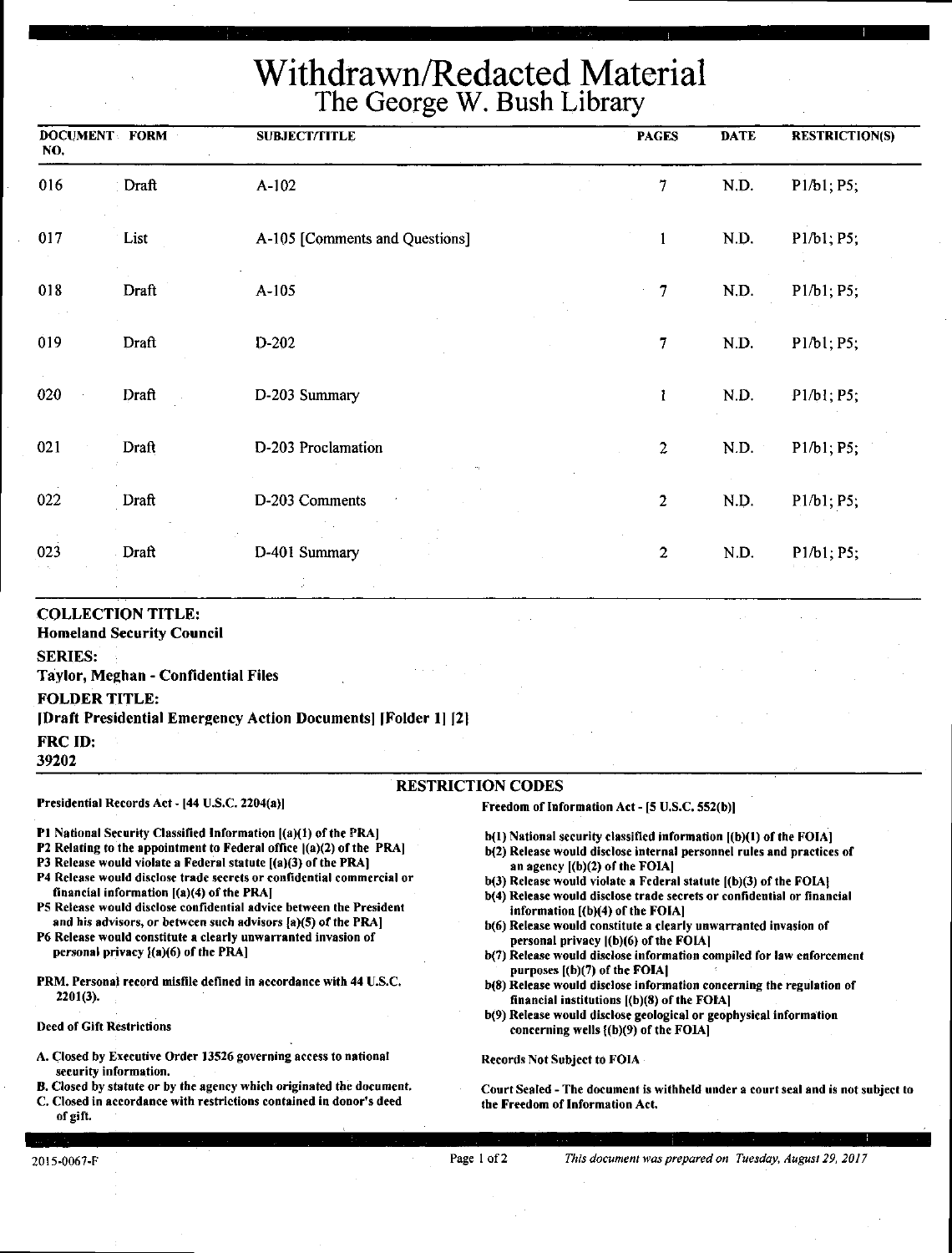Withdrawn/Redacted Material The George W. Bush Library

| Presidential Emergency Action Documents (PEADS)<br>$8 -$<br>N.D.<br>P1/b1;<br>025<br>Draft<br><b>Status</b><br><b>COLLECTION TITLE:</b><br><b>Homeland Security Council</b><br><b>SERIES:</b><br>Taylor, Meghan - Confidential Files<br><b>FOLDER TITLE:</b><br>[Draft Presidential Emergency Action Documents] [Folder 1] [2] | <b>RESTRICTION(S)</b> | <b>PAGES</b><br><b>DATE</b> | <b>SUBJECT/TITLE</b> | <b>DOCUMENT FORM</b><br>NO. |
|--------------------------------------------------------------------------------------------------------------------------------------------------------------------------------------------------------------------------------------------------------------------------------------------------------------------------------|-----------------------|-----------------------------|----------------------|-----------------------------|
|                                                                                                                                                                                                                                                                                                                                |                       |                             |                      |                             |
|                                                                                                                                                                                                                                                                                                                                |                       |                             |                      |                             |
|                                                                                                                                                                                                                                                                                                                                |                       |                             |                      |                             |
|                                                                                                                                                                                                                                                                                                                                |                       |                             |                      |                             |
|                                                                                                                                                                                                                                                                                                                                |                       |                             |                      |                             |
|                                                                                                                                                                                                                                                                                                                                |                       |                             |                      |                             |
|                                                                                                                                                                                                                                                                                                                                |                       |                             |                      |                             |
|                                                                                                                                                                                                                                                                                                                                |                       |                             |                      |                             |
| 39202                                                                                                                                                                                                                                                                                                                          |                       |                             |                      | FRC ID:                     |
| <b>RESTRICTION CODES</b><br>Presidential Records Act - [44 U.S.C. 2204(a)]                                                                                                                                                                                                                                                     |                       |                             |                      |                             |

Pl National Security Classified Information ((a)(l) of the PRAJ P2 Relating to the appointment to Federal office [(a)(2) of the PRAJ P3 Release would violate a Federal statute ((a)(3) of the PRAJ P4 Release would disclose trade secrets or confidential commercial or

PS Release would disclose confidential advice between the President and his advisors, or between such advisors  $[a](5)$  of the PRA] P6 Release would constitute a clearly unwarranted invasion of

PRM. Personal record misfile defined in accordance with 44 U.S.C.

A. Closed by Executive Order 13526 governing access to national

B. Closed by statute or by the agency which originated the document. C. Closed in accordance with restrictions contained in donor's deed

financial information ((a)(4) of the PRAI

personal privacy ((a)(6) of the PRAJ

- b(l) National security classified information ((b)(l) of the FOIAJ
- b(2) Release would disclose internal personnel rules and practices of an agency l(b)(2) of the FOIAl
- $b(3)$  Release would violate a Federal statute  $(6)(3)$  of the FOIA]
- b(4) Release would disclose trade secrets or confidential or financial information  $[(b)(4)$  of the FOIA]
- b(6) Release would constitute a clearly unwarranted invasion of personal privacy ((b)(6) of the FOIAl
- b(7) Release would disclose information compiled for law enforcement purposes [(b)(7) of the **FOIA**]
- b(8) Release would disclose information concerning the regulation of financial institutions [(b)(8) of the FOIA]
- b(9) Release would disclose geological or geophysical information concerning wells ((b)(9) of the FOIAJ

Records Not Subject to FOIA

Court Sealed - The document is withheld under a court seal and is not subject to the Freedom of Information Act.

of gift.

2201(3).

Deed of Gift Restrictions

security information.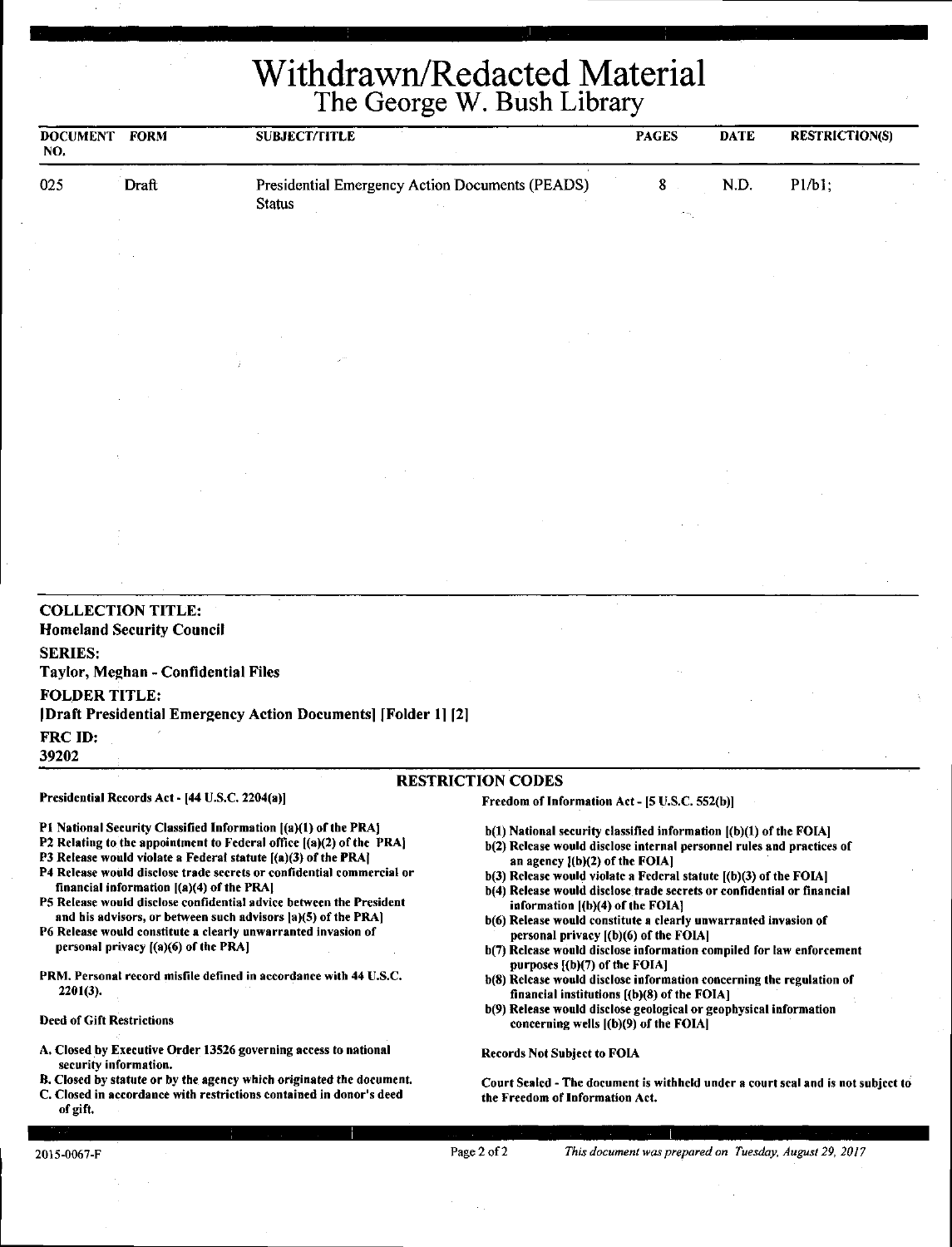| <b>FORM</b> | <b>SUBJECT/TITLE</b> | <b>PAGES</b> | <b>DATE</b> | <b>RESTRICTION(S)</b> |
|-------------|----------------------|--------------|-------------|-----------------------|
| Draft       | $A-102$              | 7            | N.D.        | P1/b1; P5;            |
|             |                      |              |             |                       |

## **This marker identifies the original location of the withdrawn item listed above. For a complete list of items withdrawn from this folder, see the Withdrawal/Redaction Sheet at the front of the folder.**

| <b>COLLECTION:</b><br><b>Homeland Security Council</b>                                                                                                                                                                                                              |                                                                                                                                                                                    |  |  |
|---------------------------------------------------------------------------------------------------------------------------------------------------------------------------------------------------------------------------------------------------------------------|------------------------------------------------------------------------------------------------------------------------------------------------------------------------------------|--|--|
| <b>SERIES:</b><br>Taylor, Meghan - Confidential Files                                                                                                                                                                                                               |                                                                                                                                                                                    |  |  |
| <b>FOLDER TITLE:</b><br>[2] [Draft Presidential Emergency Action Documents] [Folder 1]                                                                                                                                                                              |                                                                                                                                                                                    |  |  |
| FRC ID:<br>39202                                                                                                                                                                                                                                                    | <b>FOIA IDs and Segments:</b><br>2015-0067-F                                                                                                                                       |  |  |
| OA Num.:<br>CF 0748                                                                                                                                                                                                                                                 |                                                                                                                                                                                    |  |  |
| <b>NARA Num.:</b><br>818                                                                                                                                                                                                                                            |                                                                                                                                                                                    |  |  |
|                                                                                                                                                                                                                                                                     | <b>RESTRICTION CODES</b>                                                                                                                                                           |  |  |
| Presidential Records Act - [44 U.S.C. 2204(a)]                                                                                                                                                                                                                      | Freedom of Information Act - [5 U.S.C. 552(b)]                                                                                                                                     |  |  |
| P1 National Security Classified Information [(a)(1) of the PRA]<br>P2 Relating to the appointment to Federal office [(a)(2) of the PRA]<br><b>P3 Release would violate a Federal statute <math>(</math>a<math>)(</math>3<math>)</math> of the PRA<math>)</math></b> | $b(1)$ National security classified information $(a)(1)$ of the FOIA.<br>b(2) Release would disclose internal personnel rules and practices of<br>an agency $[(b)(2)$ of the FOIA] |  |  |

- P4 Release would disclose trade secrets or confidential commercial or financial information [(a)(4) of the PRAJ
- PS Release would disclose confidential advise between the President and his advisors, or between such advisors (a)(S) of the PRA)
- P6 Release would constitute a clearly unwarranted invasion of personal privacy ((a)(6) of the PRA]
- PRM. Personal record misfile defined in accordance with 44 U.S.C. 2201(3).

#### Deed of Gift Restrictions

- A. Closed by Executive Order 13526 governing access to national security information.
- B. Closed by statute or by the agency which originated the document.
- C. Closed in accordance with restrictions contained in donor's deed of gift.
- an agency [(b)(2) of the FOIA]
- $b(3)$  Release would violate a Federal statute  $[(b)(3)$  of the FOIA]
- b(4) Release would disclose trade secrets or confidential or financial information ((b)(4) of the FOIAl
- b(6) Release would constitute a clearly unwarranted invasion of personal privacy f(b)(6) of the FOIA)
- b(7) Release would disclose information compiled for law enforcement purposes  $[(b)(7)$  of the FOIA]
- b(8) Release would disclose information concerning the regulation of financial institutions ((b)(8) of the FOIA]
- b(9) Release would disclose geological or geophysical information concerning wells ((b)(9) of the FOIA)

١V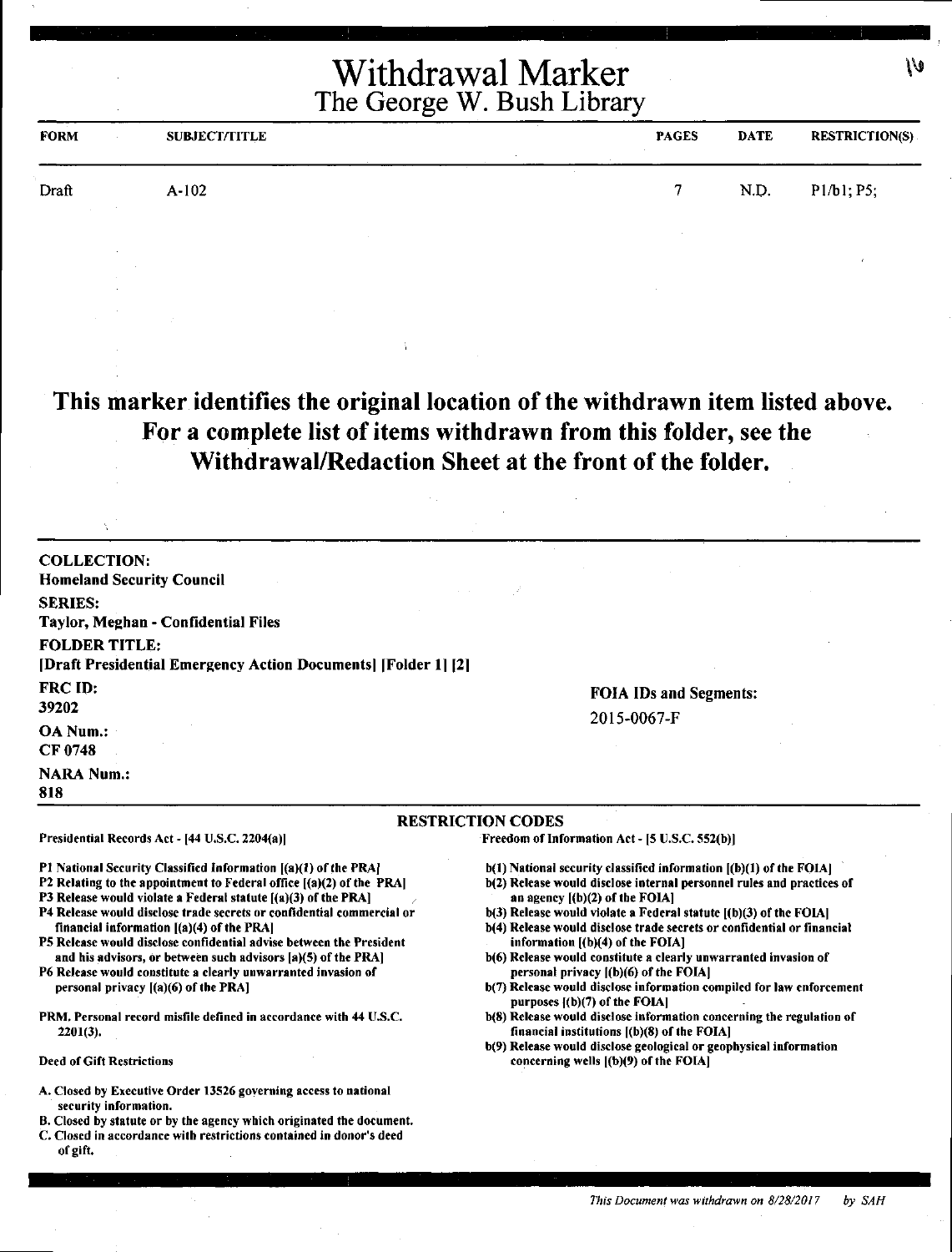| Withdrawal Marker          |  |
|----------------------------|--|
| The George W. Bush Library |  |

| <b>FORM</b> | <b>SUBJECT/TITLE</b>           | <b>PAGES</b> | <b>DATE</b> | <b>RESTRICTION(S)</b> |
|-------------|--------------------------------|--------------|-------------|-----------------------|
| List        | A-105 [Comments and Questions] |              | N.D.        | P1/b1, P5,            |

# **This marker identifies the original location of the withdrawn item listed above. For a complete list of items withdrawn from this folder, see the Withdrawal/Redaction Sheet at the front of the folder.**

| <b>COLLECTION:</b><br><b>Homeland Security Council</b>                                                                                                                                                                                                                                                                                                                                                                                                                                                                                                                                                                                                                              |                                                                                                                                                                                                                                                                                                                                                                                                                                                                                                                                                                                                                                                                                                                                                                                                 |
|-------------------------------------------------------------------------------------------------------------------------------------------------------------------------------------------------------------------------------------------------------------------------------------------------------------------------------------------------------------------------------------------------------------------------------------------------------------------------------------------------------------------------------------------------------------------------------------------------------------------------------------------------------------------------------------|-------------------------------------------------------------------------------------------------------------------------------------------------------------------------------------------------------------------------------------------------------------------------------------------------------------------------------------------------------------------------------------------------------------------------------------------------------------------------------------------------------------------------------------------------------------------------------------------------------------------------------------------------------------------------------------------------------------------------------------------------------------------------------------------------|
| <b>SERIES:</b><br>Taylor, Meghan - Confidential Files                                                                                                                                                                                                                                                                                                                                                                                                                                                                                                                                                                                                                               |                                                                                                                                                                                                                                                                                                                                                                                                                                                                                                                                                                                                                                                                                                                                                                                                 |
| <b>FOLDER TITLE:</b><br>[Draft Presidential Emergency Action Documents] [Folder 1] [2]                                                                                                                                                                                                                                                                                                                                                                                                                                                                                                                                                                                              |                                                                                                                                                                                                                                                                                                                                                                                                                                                                                                                                                                                                                                                                                                                                                                                                 |
| FRC ID:<br>39202                                                                                                                                                                                                                                                                                                                                                                                                                                                                                                                                                                                                                                                                    | <b>FOIA IDs and Segments:</b>                                                                                                                                                                                                                                                                                                                                                                                                                                                                                                                                                                                                                                                                                                                                                                   |
| OA Num.:<br><b>CF 0748</b>                                                                                                                                                                                                                                                                                                                                                                                                                                                                                                                                                                                                                                                          | 2015-0067-F                                                                                                                                                                                                                                                                                                                                                                                                                                                                                                                                                                                                                                                                                                                                                                                     |
| <b>NARA Num.:</b><br>818                                                                                                                                                                                                                                                                                                                                                                                                                                                                                                                                                                                                                                                            |                                                                                                                                                                                                                                                                                                                                                                                                                                                                                                                                                                                                                                                                                                                                                                                                 |
|                                                                                                                                                                                                                                                                                                                                                                                                                                                                                                                                                                                                                                                                                     | <b>RESTRICTION CODES</b>                                                                                                                                                                                                                                                                                                                                                                                                                                                                                                                                                                                                                                                                                                                                                                        |
| Presidential Records Act - [44 U.S.C. 2204(a)]                                                                                                                                                                                                                                                                                                                                                                                                                                                                                                                                                                                                                                      | Freedom of Information Act - [5 U.S.C. 552(b)]                                                                                                                                                                                                                                                                                                                                                                                                                                                                                                                                                                                                                                                                                                                                                  |
| P1 National Security Classified Information ((a)(1) of the PRA]<br>P2 Relating to the appointment to Federal office $[(a)(2)$ of the PRA]<br>P3 Release would violate a Federal statute [(a)(3) of the PRA]<br>P4 Release would disclose trade secrets or confidential commercial or<br>financial information $[(a)(4)$ of the PRA $]$<br>P5 Release would disclose confidential advise between the President<br>and his advisors, or between such advisors (a)(5) of the PRA]<br>P6 Release would constitute a clearly unwarranted invasion of<br>personal privacy $[(a)(6)$ of the PRA<br><b>PRM. Personal record misfile defined in accordance with 44 U.S.C.</b><br>$2201(3)$ . | b(1) National security classified information [(b)(1) of the FOIA]<br>b(2) Release would disclose internal personnel rules and practices of<br>an agency $[(b)(2)$ of the FOIA]<br>$b(3)$ Release would violate a Federal statute $[(b)(3)$ of the FOIA]<br>b(4) Release would disclose trade secrets or confidential or financial<br>information $[(b)(4)$ of the FOIA]<br>b(6) Release would constitute a clearly unwarranted invasion of<br>personal privacy $(1)(6)$ of the FOIA]<br>b(7) Release would disclose information compiled for law enforcement<br>purposes $\{(b)(7)$ of the FOIA]<br>b(8) Release would disclose information concerning the regulation of<br>financial institutions $[(b)(8)$ of the FOIA]<br>b(9) Release would disclose geological or geophysical information |
| <b>Deed of Gift Restrictions</b>                                                                                                                                                                                                                                                                                                                                                                                                                                                                                                                                                                                                                                                    | concerning wells $($ (b) $(9)$ of the FOIA $]$                                                                                                                                                                                                                                                                                                                                                                                                                                                                                                                                                                                                                                                                                                                                                  |
| A. Closed by Executive Order 13526 governing access to national<br>security information.<br>B. Closed by statute or by the agency which originated the document.<br>C. Closed in accordance with restrictions contained in donor's deed<br>of gift.                                                                                                                                                                                                                                                                                                                                                                                                                                 |                                                                                                                                                                                                                                                                                                                                                                                                                                                                                                                                                                                                                                                                                                                                                                                                 |

 $\sqrt{ }$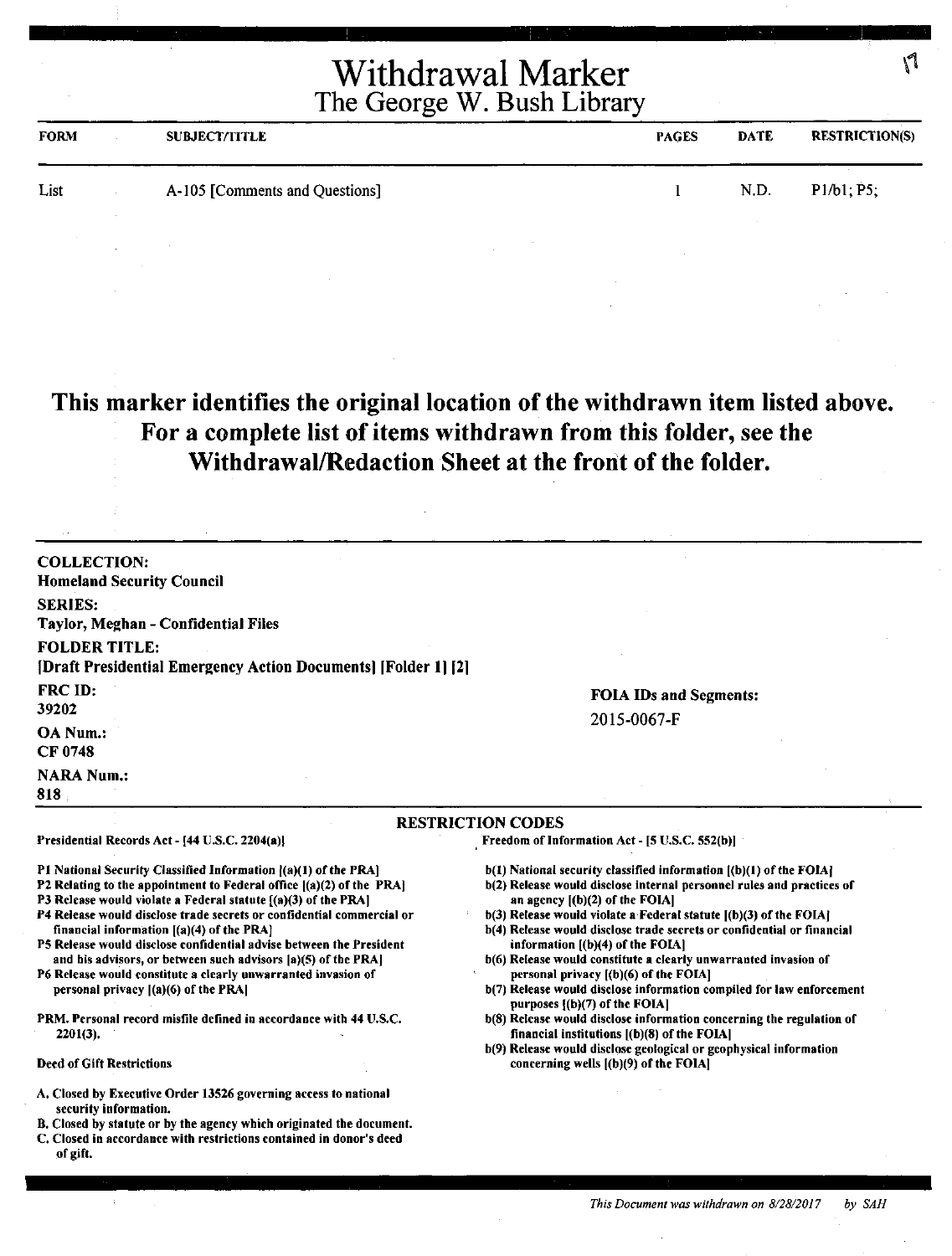| <b>FORM</b> | <b>SUBJECT/TITLE</b> | <b>PAGES</b> | <b>DATE</b> | RESTRICTION(S)   |
|-------------|----------------------|--------------|-------------|------------------|
| Draft       | $A-105$              | -            | N.D.        | $Pl/b1$ ; $P5$ ; |

## **This marker identifies the original location of the withdrawn item listed above. For a complete list of items withdrawn from this folder, see the Withdrawal/Redaction Sheet at the front of the folder.**

| <b>COLLECTION:</b><br><b>Homeland Security Council</b>                                                                                                                                                                                                                                                                                                                                                                                                                                                                                                                                                                                                                   |                                                                                                                                                                                                                                                                                                                                                                                                                                                                                                                                                                                                                                                                                                                         |
|--------------------------------------------------------------------------------------------------------------------------------------------------------------------------------------------------------------------------------------------------------------------------------------------------------------------------------------------------------------------------------------------------------------------------------------------------------------------------------------------------------------------------------------------------------------------------------------------------------------------------------------------------------------------------|-------------------------------------------------------------------------------------------------------------------------------------------------------------------------------------------------------------------------------------------------------------------------------------------------------------------------------------------------------------------------------------------------------------------------------------------------------------------------------------------------------------------------------------------------------------------------------------------------------------------------------------------------------------------------------------------------------------------------|
| <b>SERIES:</b>                                                                                                                                                                                                                                                                                                                                                                                                                                                                                                                                                                                                                                                           |                                                                                                                                                                                                                                                                                                                                                                                                                                                                                                                                                                                                                                                                                                                         |
| Taylor, Meghan - Confidential Files                                                                                                                                                                                                                                                                                                                                                                                                                                                                                                                                                                                                                                      |                                                                                                                                                                                                                                                                                                                                                                                                                                                                                                                                                                                                                                                                                                                         |
| <b>FOLDER TITLE:</b><br>[Draft Presidential Emergency Action Documents] [Folder 1] [2]                                                                                                                                                                                                                                                                                                                                                                                                                                                                                                                                                                                   |                                                                                                                                                                                                                                                                                                                                                                                                                                                                                                                                                                                                                                                                                                                         |
| <b>FRC ID:</b>                                                                                                                                                                                                                                                                                                                                                                                                                                                                                                                                                                                                                                                           | <b>FOIA IDs and Segments:</b>                                                                                                                                                                                                                                                                                                                                                                                                                                                                                                                                                                                                                                                                                           |
| 39202                                                                                                                                                                                                                                                                                                                                                                                                                                                                                                                                                                                                                                                                    | 2015-0067-F                                                                                                                                                                                                                                                                                                                                                                                                                                                                                                                                                                                                                                                                                                             |
| <b>OA</b> Num.:<br>CF 0748                                                                                                                                                                                                                                                                                                                                                                                                                                                                                                                                                                                                                                               |                                                                                                                                                                                                                                                                                                                                                                                                                                                                                                                                                                                                                                                                                                                         |
| <b>NARA Num.:</b><br>818                                                                                                                                                                                                                                                                                                                                                                                                                                                                                                                                                                                                                                                 |                                                                                                                                                                                                                                                                                                                                                                                                                                                                                                                                                                                                                                                                                                                         |
|                                                                                                                                                                                                                                                                                                                                                                                                                                                                                                                                                                                                                                                                          | <b>RESTRICTION CODES</b>                                                                                                                                                                                                                                                                                                                                                                                                                                                                                                                                                                                                                                                                                                |
| Presidential Records Act - [44 U.S.C. 2204(a)]                                                                                                                                                                                                                                                                                                                                                                                                                                                                                                                                                                                                                           | Freedom of Information Act - [5 U.S.C. 552(b)]                                                                                                                                                                                                                                                                                                                                                                                                                                                                                                                                                                                                                                                                          |
| P1 National Security Classified Information [(a)(1) of the PRA]<br>P2 Relating to the appointment to Federal office [(a)(2) of the PRA]<br>P3 Release would violate a Federal statute $( (a)(3)$ of the PRA]<br>P4 Release would disclose trade secrets or confidential commercial or<br>financial information $[(a)(4)$ of the PRA<br>P5 Release would disclose confidential advise between the President<br>and his advisors, or between such advisors [a](5) of the PRA]<br>P6 Release would constitute a clearly unwarranted invasion of<br>personal privacy [(a)(6) of the PRA]<br>PRM. Personal record misfile defined in accordance with 44 U.S.C.<br>$2201(3)$ . | b(1) National security classified information [(b)(1) of the FOIA]<br>b(2) Release would disclose internal personnel rules and practices of<br>an agency $[(b)(2)$ of the FOIA]<br>$b(3)$ Release would violate a Federal statute $(6)(3)$ of the FOIA]<br>b(4) Release would disclose trade secrets or confidential or financial<br>information $[(b)(4)$ of the FOIA]<br>b(6) Release would constitute a clearly unwarranted invasion of<br>personal privacy [(b)(6) of the FOIA]<br>b(7) Release would disclose information compiled for law enforcement<br>purposes $[(b)(7)$ of the FOIA]<br>b(8) Release would disclose information concerning the regulation of<br>financial institutions $[(b)(8)$ of the FOIA] |
| <b>Deed of Gift Restrictions</b>                                                                                                                                                                                                                                                                                                                                                                                                                                                                                                                                                                                                                                         | b(9) Release would disclose geological or geophysical information<br>concerning wells $($ (b) $(9)$ of the FOIA $\}$                                                                                                                                                                                                                                                                                                                                                                                                                                                                                                                                                                                                    |
| A. Closed by Executive Order 13526 governing access to national<br>security information.<br>B. Closed by statute or by the agency which originated the document.<br>C. Closed in accordance with restrictions contained in donor's deed<br>of gift.                                                                                                                                                                                                                                                                                                                                                                                                                      |                                                                                                                                                                                                                                                                                                                                                                                                                                                                                                                                                                                                                                                                                                                         |

**I**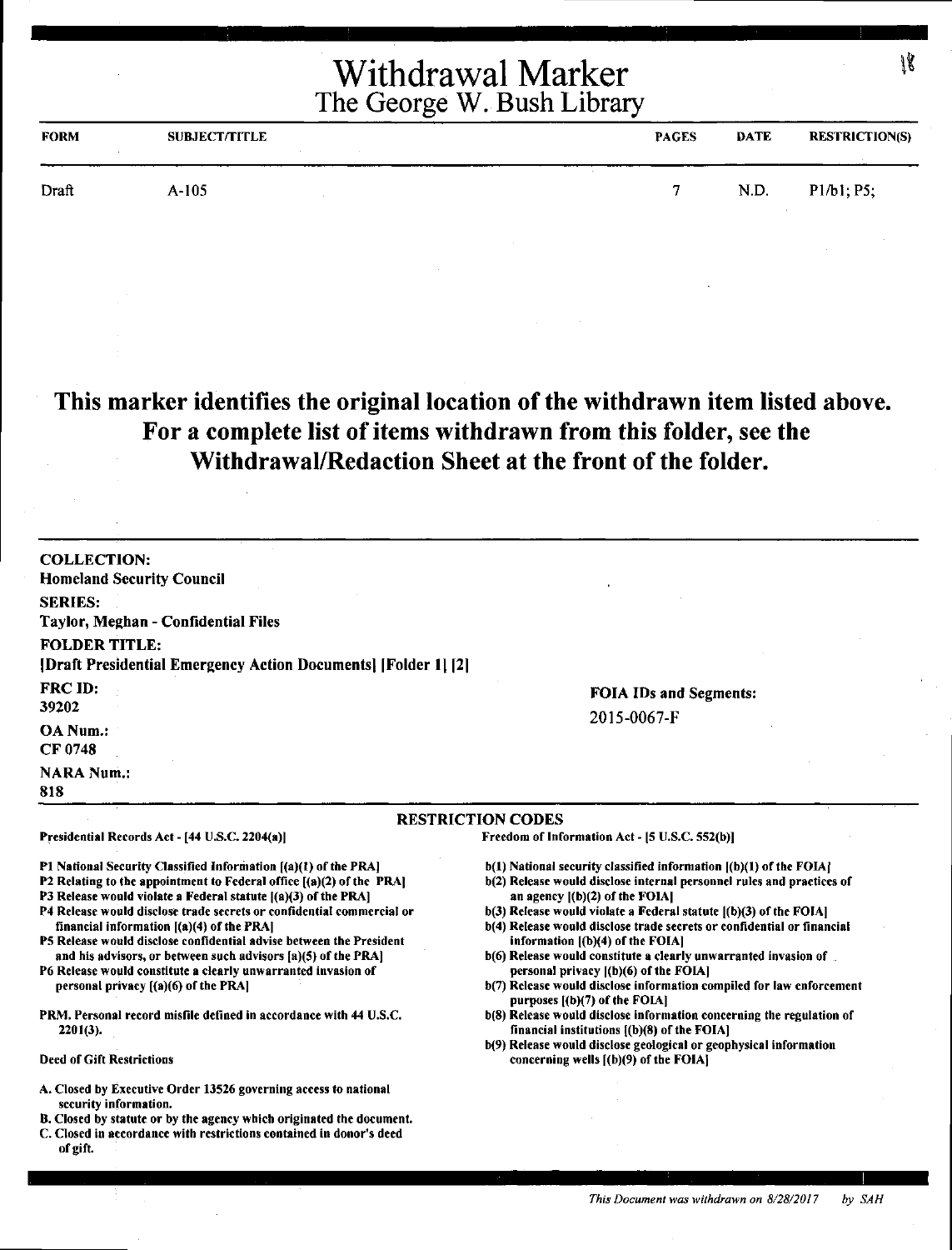| <b>FORM</b> | <b>SUBJECT/TITLE</b> | <b>PAGES</b> | <b>DATE</b> | <b>RESTRICTION(S)</b>             |
|-------------|----------------------|--------------|-------------|-----------------------------------|
| Draft       | D-202                | m            | N.D.        | P1/b1; P5;                        |
|             |                      |              |             | the company's company's company's |

**This marker identifies the original location of the withdrawn item listed above. For a complete list of items withdrawn from this folder, see the Withdrawal/Redaction Sheet at the front of the folder.** 

| <b>COLLECTION:</b>                                                                                                                      |                                                                                                           |
|-----------------------------------------------------------------------------------------------------------------------------------------|-----------------------------------------------------------------------------------------------------------|
| <b>Homeland Security Council</b>                                                                                                        |                                                                                                           |
| <b>SERIES:</b><br>Taylor, Meghan - Confidential Files                                                                                   |                                                                                                           |
| <b>FOLDER TITLE:</b>                                                                                                                    |                                                                                                           |
| [Draft Presidential Emergency Action Documents] [Folder 1] [2]                                                                          |                                                                                                           |
| FRC ID:                                                                                                                                 |                                                                                                           |
| 39202                                                                                                                                   | <b>FOIA IDs and Segments:</b>                                                                             |
|                                                                                                                                         | 2015-0067-F                                                                                               |
| OA Num.:<br>CF 0748                                                                                                                     |                                                                                                           |
|                                                                                                                                         |                                                                                                           |
| <b>NARA Num.:</b>                                                                                                                       |                                                                                                           |
| 818                                                                                                                                     |                                                                                                           |
|                                                                                                                                         | <b>RESTRICTION CODES</b>                                                                                  |
| Presidential Records Act - [44 U.S.C. 2204(a)]                                                                                          | Freedom of Information Act - [5 U.S.C. 552(b)]                                                            |
| P1 National Security Classified Information [(a)(1) of the PRA]                                                                         | $b(1)$ National security classified information $[(b)(1)$ of the FOIA]                                    |
| P2 Relating to the appointment to Federal office [(a)(2) of the PRA]                                                                    | b(2) Release would disclose internal personnel rules and practices of<br>an agency $[(b)(2)$ of the FOIA] |
| P3 Release would violate a Federal statute [(a)(3) of the PRA]<br>P4 Release would disclose trade secrets or confidential commercial or | b(3) Release would violate a Federal statute [(b)(3) of the FOIA]                                         |
| financial information $[(a)(4)$ of the PRA                                                                                              | b(4) Release would disclose trade secrets or confidential or financial                                    |
| P5 Release would disclose confidential advise between the President                                                                     | information $[(b)(4)$ of the FOIA]                                                                        |
| and his advisors, or between such advisors [a](5) of the PRA]<br>P6 Release would constitute a clearly unwarranted invasion of          | b(6) Release would constitute a clearly unwarranted invasion of<br>personal privacy ((b)(6) of the FOIA]  |
| personal privacy $[(a)(6)$ of the PRA                                                                                                   | b(7) Release would disclose information compiled for law enforcement<br>purposes [(b)(7) of the FOIA]     |
| PRM. Personal record misfile defined in accordance with 44 U.S.C.                                                                       | b(8) Release would disclose information concerning the regulation of                                      |
| $2201(3)$ .                                                                                                                             | financial institutions $[(b)(8)$ of the FOIA]                                                             |

- A. Closed by Executive Order 13526 governing access to national security information.
- B. Closed by statute or by the agency which originated the document.
- C. Closed in accordance with restrictions contained in donor's deed of gift.

*This Document was withdrawn on 8128/2017 by SAH* 

۱۹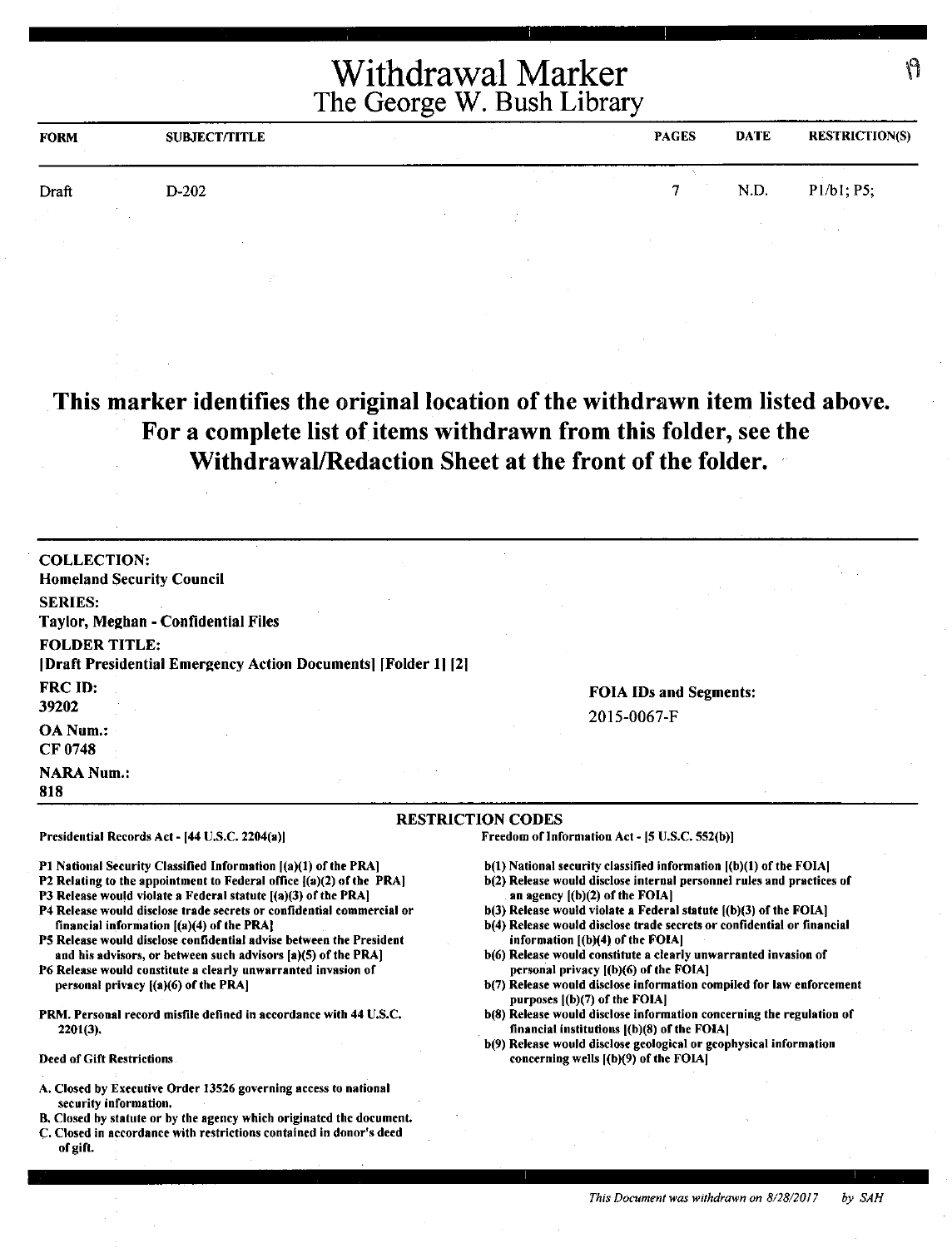| <b>FORM</b> | <b>SUBJECT/TITLE</b> | <b>PAGES</b> | <b>DATE</b> | <b>RESTRICTION(S)</b> |
|-------------|----------------------|--------------|-------------|-----------------------|
| Draft       | D-203 Summary        |              | N.D.        | P1/b1; P5;            |

## **This marker identifies the original location of the withdrawn item listed above. For a complete list of items withdrawn from this folder, see the Withdrawal/Redaction Sheet at the front of the folder.**

| <b>COLLECTION:</b>                                                                                                             |                                                                                                                                             |
|--------------------------------------------------------------------------------------------------------------------------------|---------------------------------------------------------------------------------------------------------------------------------------------|
| <b>Homeland Security Council</b>                                                                                               |                                                                                                                                             |
| <b>SERIES:</b>                                                                                                                 |                                                                                                                                             |
| Taylor, Meghan - Confidential Files                                                                                            |                                                                                                                                             |
| <b>FOLDER TITLE:</b>                                                                                                           |                                                                                                                                             |
| [2] [Draft Presidential Emergency Action Documents] [Folder 1]                                                                 |                                                                                                                                             |
| <b>FRC ID:</b>                                                                                                                 | <b>FOIA IDs and Segments:</b>                                                                                                               |
| 39202                                                                                                                          | 2015-0067-F                                                                                                                                 |
| OA Num.:                                                                                                                       |                                                                                                                                             |
| <b>CF 0748</b>                                                                                                                 |                                                                                                                                             |
| <b>NARA Num.:</b>                                                                                                              |                                                                                                                                             |
| 818                                                                                                                            |                                                                                                                                             |
|                                                                                                                                | <b>RESTRICTION CODES</b>                                                                                                                    |
| Presidential Records Act - [44 U.S.C. 2204(a)]                                                                                 | Freedom of Information Act - [5 U.S.C. 552(b)]                                                                                              |
| P1 National Security Classified Information [(a)(1) of the PRA]                                                                | b(1) National security classified information [(b)(1) of the FOIA]                                                                          |
| P2 Relating to the appointment to Federal office ((a)(2) of the PRA)                                                           | b(2) Release would disclose internal personnel rules and practices of                                                                       |
| P3 Release would violate a Federal statute $[(a)(3)$ of the PRA]                                                               | an agency $[(b)(2)$ of the FOIA]                                                                                                            |
| P4 Release would disclose trade secrets or confidential commercial or<br>financial information [(a)(4) of the PRA]             | b(3) Release would violate a Federal statute {(b)(3) of the FOIA]<br>b(4) Release would disclose trade secrets or confidential or financial |
| P5 Release would disclose confidential advise between the President                                                            | information $[(b)(4)$ of the FOIA $]$                                                                                                       |
| and his advisors, or between such advisors (a)(5) of the PRA]<br>P6 Release would constitute a clearly unwarranted invasion of | b(6) Release would constitute a clearly unwarranted invasion of<br>personal privacy ((b)(6) of the FOIA]                                    |
| personal privacy $[(a)(6)$ of the PRA]                                                                                         | b(7) Release would disclose information compiled for law enforcement                                                                        |
|                                                                                                                                | purposes $(6)(7)$ of the FOIA]                                                                                                              |
| PRM, Personal record misfile defined in accordance with 44 U.S.C.<br>$2201(3)$ .                                               | b(8) Release would disclose information concerning the regulation of<br>financial institutions $(6)(8)$ of the FOIA]                        |
|                                                                                                                                | b(9) Release would disclose geological or geophysical information                                                                           |
| <b>Deed of Gift Restrictions</b>                                                                                               | concerning wells [(b)(9) of the FOIA]                                                                                                       |
| A. Closed by Executive Order 13526 governing access to national<br>security information.                                       |                                                                                                                                             |
| B. Closed by statute or by the agency which originated the document.                                                           |                                                                                                                                             |
| C. Closed in accordance with restrictions contained in donor's deed                                                            |                                                                                                                                             |

of gift.

 $\mathfrak{D}% _{T}=\mathfrak{D}_{T}\!\left( a,b\right) ,\ \mathfrak{D}_{T}=C_{T}\!\left( a,b\right) ,$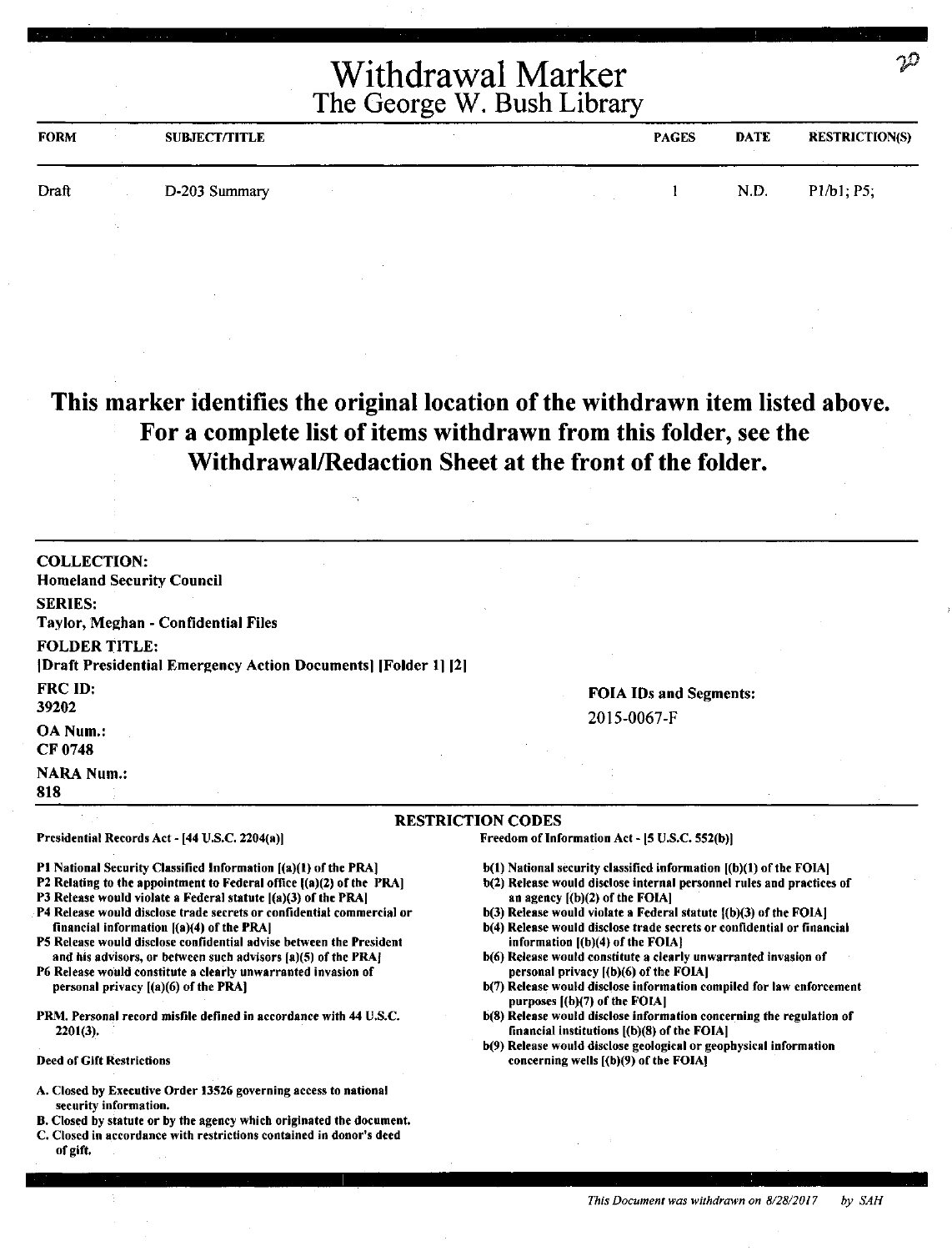| <b>FORM</b> | <b>SUBJECT/TITLE</b> | <b>PAGES</b> | DATE | <b>RESTRICTION(S)</b> |
|-------------|----------------------|--------------|------|-----------------------|
| Draft       | D-203 Proclamation   | $2 -$        | N.D. | P1/b1; P5;            |
|             |                      |              |      |                       |

## **This marker identifies the original location of the withdrawn item listed above. For a complete list of items withdrawn from this folder, see the Withdrawal/Redaction Sheet at the front of the folder.**

| <b>COLLECTION:</b><br><b>Homeland Security Council</b>                                                                                                                                                                                                                                                                                                                                                                                                                                                                                                                                                                                                      |                                                                                                                                                                                                                                                                                                                                                                                                                                                                                                                                                                                                                                                                       |
|-------------------------------------------------------------------------------------------------------------------------------------------------------------------------------------------------------------------------------------------------------------------------------------------------------------------------------------------------------------------------------------------------------------------------------------------------------------------------------------------------------------------------------------------------------------------------------------------------------------------------------------------------------------|-----------------------------------------------------------------------------------------------------------------------------------------------------------------------------------------------------------------------------------------------------------------------------------------------------------------------------------------------------------------------------------------------------------------------------------------------------------------------------------------------------------------------------------------------------------------------------------------------------------------------------------------------------------------------|
| <b>SERIES:</b>                                                                                                                                                                                                                                                                                                                                                                                                                                                                                                                                                                                                                                              |                                                                                                                                                                                                                                                                                                                                                                                                                                                                                                                                                                                                                                                                       |
| Taylor, Meghan - Confidential Files                                                                                                                                                                                                                                                                                                                                                                                                                                                                                                                                                                                                                         |                                                                                                                                                                                                                                                                                                                                                                                                                                                                                                                                                                                                                                                                       |
| <b>FOLDER TITLE:</b><br>[Draft Presidential Emergency Action Documents] [Folder 1] [2]                                                                                                                                                                                                                                                                                                                                                                                                                                                                                                                                                                      |                                                                                                                                                                                                                                                                                                                                                                                                                                                                                                                                                                                                                                                                       |
| <b>FRC ID:</b><br>39202                                                                                                                                                                                                                                                                                                                                                                                                                                                                                                                                                                                                                                     | <b>FOIA IDs and Segments:</b>                                                                                                                                                                                                                                                                                                                                                                                                                                                                                                                                                                                                                                         |
| OA Num.:<br>CF 0748                                                                                                                                                                                                                                                                                                                                                                                                                                                                                                                                                                                                                                         | 2015-0067-F                                                                                                                                                                                                                                                                                                                                                                                                                                                                                                                                                                                                                                                           |
| <b>NARA Num.:</b><br>818                                                                                                                                                                                                                                                                                                                                                                                                                                                                                                                                                                                                                                    |                                                                                                                                                                                                                                                                                                                                                                                                                                                                                                                                                                                                                                                                       |
|                                                                                                                                                                                                                                                                                                                                                                                                                                                                                                                                                                                                                                                             | <b>RESTRICTION CODES</b>                                                                                                                                                                                                                                                                                                                                                                                                                                                                                                                                                                                                                                              |
| Presidential Records Act - [44 U.S.C. 2204(a)]                                                                                                                                                                                                                                                                                                                                                                                                                                                                                                                                                                                                              | Freedom of Information Act - [5 U.S.C. 552(b)]                                                                                                                                                                                                                                                                                                                                                                                                                                                                                                                                                                                                                        |
| P1 National Security Classified Information [(a)(1) of the PRA]<br>P2 Relating to the appointment to Federal office $[(a)(2)$ of the PRA]<br>P3 Release would violate a Federal statute [(a)(3) of the PRA]<br>P4 Release would disclose trade secrets or confidential commercial or<br>financial information $[(a)(4)$ of the PRA]<br>P5 Release would disclose confidential advise between the President<br>and his advisors, or between such advisors [a)(5) of the PRA]<br>P6 Release would constitute a clearly unwarranted invasion of<br>personal privacy $[(a)(6)$ of the PRA]<br>PRM, Personal record misfile defined in accordance with 44 U.S.C. | $b(1)$ National security classified information $[(b)(1)$ of the FOIA]<br>b(2) Release would disclose internal personnel rules and practices of<br>an agency $[(b)(2)$ of the FOIA]<br>b(3) Release would violate a Federal statute [(b)(3) of the FOIA]<br>b(4) Release would disclose trade secrets or confidential or financial<br>information $[(b)(4)$ of the FOIA]<br>b(6) Release would constitute a clearly unwarranted invasion of<br>personal privacy [(b)(6) of the FOIA]<br>b(7) Release would disclose information compiled for law enforcement<br>purposes [(b)(7) of the FOIA]<br>b(8) Release would disclose information concerning the regulation of |
| $2201(3)$ .                                                                                                                                                                                                                                                                                                                                                                                                                                                                                                                                                                                                                                                 | financial institutions $(6)(8)$ of the FOIA]<br>b(9) Release would disclose geological or geophysical information                                                                                                                                                                                                                                                                                                                                                                                                                                                                                                                                                     |
| <b>Deed of Gift Restrictions</b>                                                                                                                                                                                                                                                                                                                                                                                                                                                                                                                                                                                                                            | concerning wells $[(b)(9)$ of the FOIA]                                                                                                                                                                                                                                                                                                                                                                                                                                                                                                                                                                                                                               |
| A. Closed by Executive Order 13526 governing access to national<br>security information.<br>B. Closed by statute or by the agency which originated the document.<br>C. Closed in accordance with restrictions contained in donor's deed<br>of gift.                                                                                                                                                                                                                                                                                                                                                                                                         |                                                                                                                                                                                                                                                                                                                                                                                                                                                                                                                                                                                                                                                                       |

~I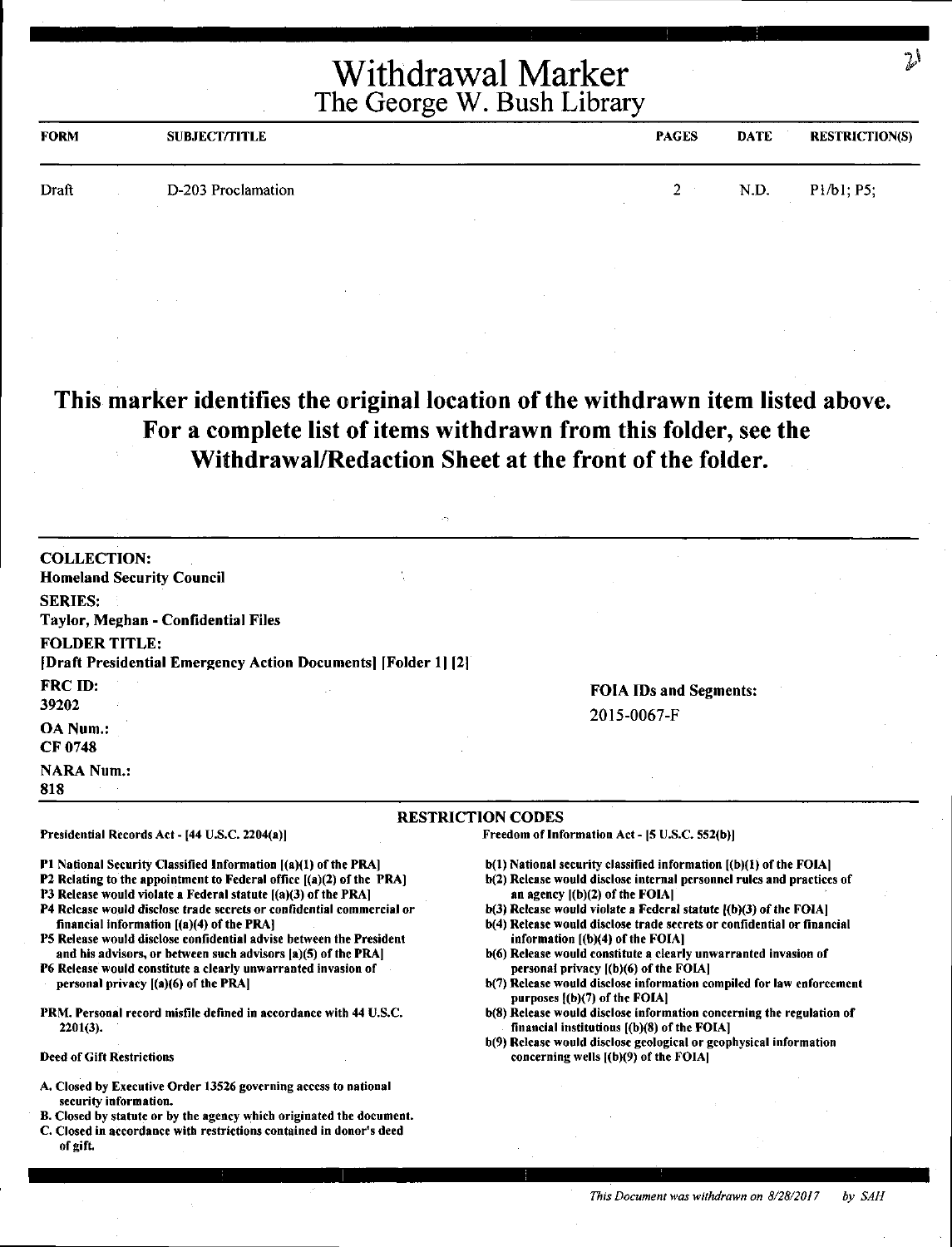| <b>FORM</b> | <b>SUBJECT/TITLE</b> | <b>PAGES</b> | <b>DATE</b> | <b>RESTRICTION(S)</b> |
|-------------|----------------------|--------------|-------------|-----------------------|
| Draft       | D-203 Comments       | Ω.<br>∼      | N.D.        | P1/b1; P5;            |

## **This marker identifies the original location of the withdrawn item listed above. For a complete list of items withdrawn from this folder, see the Withdrawal/Redaction Sheet at the front of the folder.**

COLLECTION: Homeland Security Council SERIES: Taylor, Meghan - Confidential Files FOLDER TITLE: [Draft Presidential Emergency Action Documents] [Folder I I [21 FRC ID: 39202 OANum.: CF 0748 **NARA Num.:** 818 FOIA IDs and Segments: 2015-0067-F RESTRICTION CODES Presidential Records Act• (44 U.S.C. 2204(a)) Pl National Security Classified Information ((a)(l) of the PRA] P2 Relating to the appointment to Federal office [(a)(2) of the PRA] P3 Release would violate a Federal statute [(a)(3) of the PRA] P4 Release would disclose trade secrets or confidential commercial or financial information  $[(a)(4)$  of the PRA] PS Release would disclose confidential advise between the President and his advisors, or between such advisors (a)(S) of the PRA) P6 Release would constitute a clearly unwarranted invasion of personal privacy f(a)(6) of the PRA) PRM. Personal record misfile defined in accordance with 44 U,S,C, 2201(3). Freedom of Information Act - (5 U.S.C. 552(b)) b(I) National security classified information ((b)(l) of the FOIAJ b(2) Release would disclose internal personnel rules and practices of an agency  $(0)(2)$  of the FOIA] b(3) Release would violate a Federal statute [(b)(3) of the FOIA] b(4) Release would disclose trade secrets or confidential or financial information  $[(b)(4)$  of the FOIA $]$ b(6) Release would constitute a clearly unwarranted invasion of personal privacy [(b)(6) of the FOIA] b(7) Release would disclose information compiled for law enforcement purposes ((b)(7) of the FOIAI b(8) Release would disclose information concerning the regulation of financial institutions  $(6)(8)$  of the FOIA]

Deed of Gift Restrictions

- A. Closed by Executive Order 13526 governing access to national security information.
- B. Closed by statute or by the agency which originated the document.
- C. Closed in accordance with restrictions contained in donor's deed of gift.
- b(9) Release would disclose geological or geophysical information concerning wells ((b)(9) of the FOIAJ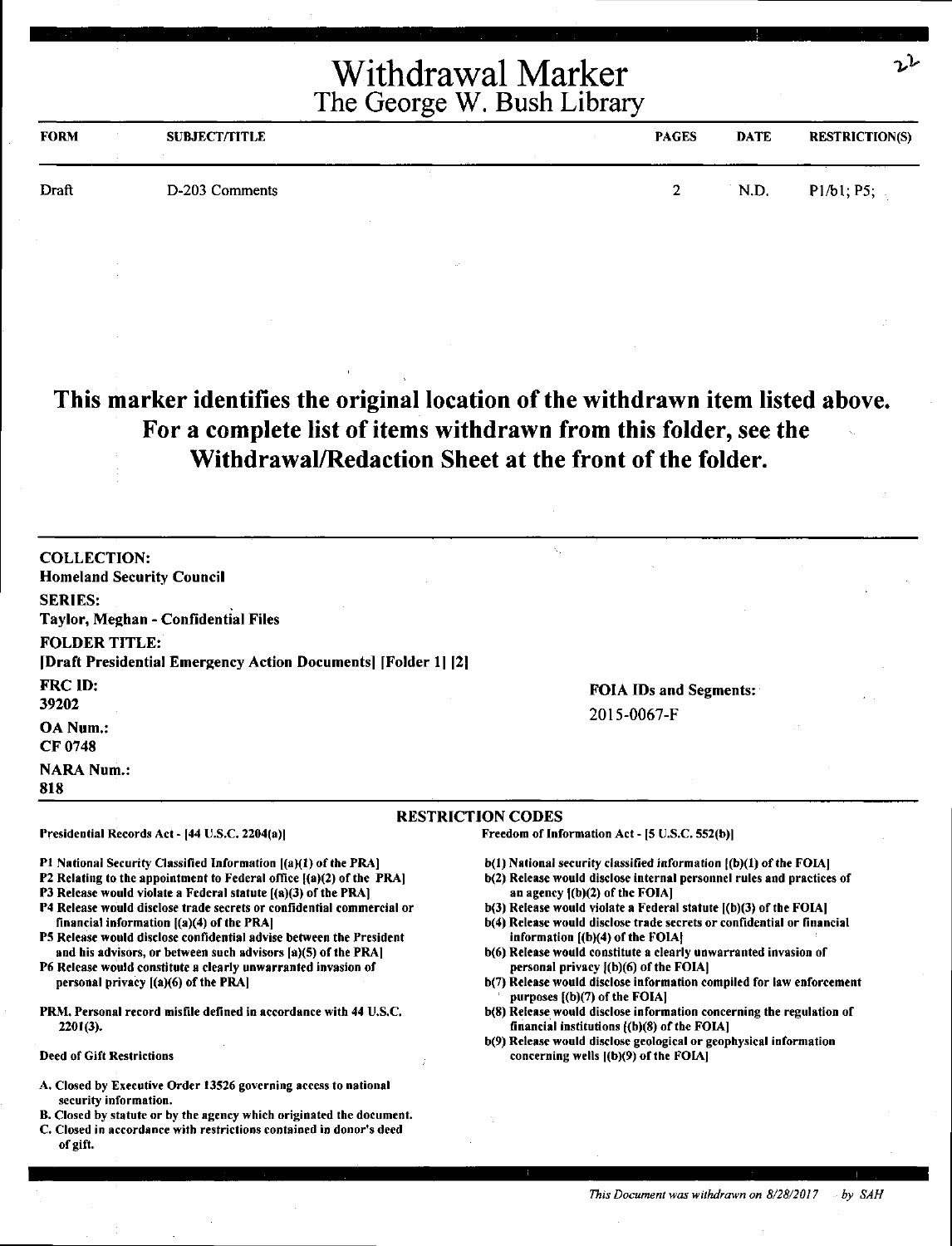| <b>FORM</b> | <b>SUBJECT/TITLE</b> |  | <b>PAGES</b> | <b>DATE</b> | <b>RESTRICTION(S)</b> |
|-------------|----------------------|--|--------------|-------------|-----------------------|
| Draft       | D-401 Summary        |  |              | N.D.        | P1/b1; P5;            |
|             |                      |  |              |             |                       |

## **This marker identifies the original location** of **the withdrawn item listed above. For a complete list of items withdrawn from this folder, see the Withdrawal/Redaction Sheet at the front of the folder.**

| <b>COLLECTION:</b><br><b>Homeland Security Council</b>                                                                                                                                                                                                                                                                                                                                                                                                                                                                                                                            |                                                                                                                                                                                                                                                                                                                                                                                                                                                                                                                                                                                                  |
|-----------------------------------------------------------------------------------------------------------------------------------------------------------------------------------------------------------------------------------------------------------------------------------------------------------------------------------------------------------------------------------------------------------------------------------------------------------------------------------------------------------------------------------------------------------------------------------|--------------------------------------------------------------------------------------------------------------------------------------------------------------------------------------------------------------------------------------------------------------------------------------------------------------------------------------------------------------------------------------------------------------------------------------------------------------------------------------------------------------------------------------------------------------------------------------------------|
| <b>SERIES:</b><br>Taylor, Meghan - Confidential Files                                                                                                                                                                                                                                                                                                                                                                                                                                                                                                                             | Ą                                                                                                                                                                                                                                                                                                                                                                                                                                                                                                                                                                                                |
| <b>FOLDER TITLE:</b><br>[Draft Presidential Emergency Action Documents] [Folder 1] [2]                                                                                                                                                                                                                                                                                                                                                                                                                                                                                            |                                                                                                                                                                                                                                                                                                                                                                                                                                                                                                                                                                                                  |
| FRC ID:<br>39202                                                                                                                                                                                                                                                                                                                                                                                                                                                                                                                                                                  | <b>FOIA IDs and Segments:</b><br>2015-0067-F                                                                                                                                                                                                                                                                                                                                                                                                                                                                                                                                                     |
| OA Num.:<br>CF 0748                                                                                                                                                                                                                                                                                                                                                                                                                                                                                                                                                               |                                                                                                                                                                                                                                                                                                                                                                                                                                                                                                                                                                                                  |
| <b>NARA Num.:</b><br>818                                                                                                                                                                                                                                                                                                                                                                                                                                                                                                                                                          |                                                                                                                                                                                                                                                                                                                                                                                                                                                                                                                                                                                                  |
| Presidential Records Act - [44 U.S.C. 2204(a)]                                                                                                                                                                                                                                                                                                                                                                                                                                                                                                                                    | <b>RESTRICTION CODES</b><br>Freedom of Information Act - [5 U.S.C. 552(b)]                                                                                                                                                                                                                                                                                                                                                                                                                                                                                                                       |
| P1 National Security Classified Information ((a)(1) of the PRA<br>P2 Relating to the appointment to Federal office [(a)(2) of the PRA]<br>P3 Release would violate a Federal statute ((a)(3) of the PRA]<br>P4 Release would disclose trade secrets or confidential commercial or<br>financial information $[(a)(4)$ of the PRA<br>P5 Release would disclose confidential advise between the President<br>and his advisors, or between such advisors [a](5) of the PRA]<br>P6 Release would constitute a clearly unwarranted invasion of<br>personal privacy $[(a)(6)$ of the PRA | $b(1)$ National security classified information $(a)(1)$ of the FOIA.<br>b(2) Release would disclose internal personnel rules and practices of<br>an agency $[(b)(2)$ of the FOIA]<br>b(3) Release would violate a Federal statute ((b)(3) of the FOIA]<br>b(4) Release would disclose trade secrets or confidential or financial<br>information [(b)(4) of the FOIA]<br>b(6) Release would constitute a clearly unwarranted invasion of<br>personal privacy $(6)(6)$ of the FOIA<br>b(7) Release would disclose information compiled for law enforcement<br>purposes $(a)$ [(b)(7) of the FOIA] |
| PRM. Personal record misfile defined in accordance with 44 U.S.C.<br>$2201(3)$ .                                                                                                                                                                                                                                                                                                                                                                                                                                                                                                  | b(8) Release would disclose information concerning the regulation of<br>financial institutions [(b)(8) of the FOIA]<br>b(9) Release would disclose geological or geophysical information                                                                                                                                                                                                                                                                                                                                                                                                         |

Deed of Gift Restrictions

- A. Closed by Executive Order 13526 governing access to national security information.
- 8. Closed by statute or by the agency which originated the document.
- C. Closed in accordance with restrictions contained in donor's deed of gift.

*This Document was withdrawn on 8/28/2017* by *SAH* 

っつ

concerning wells ((b)(9) of the FOIA)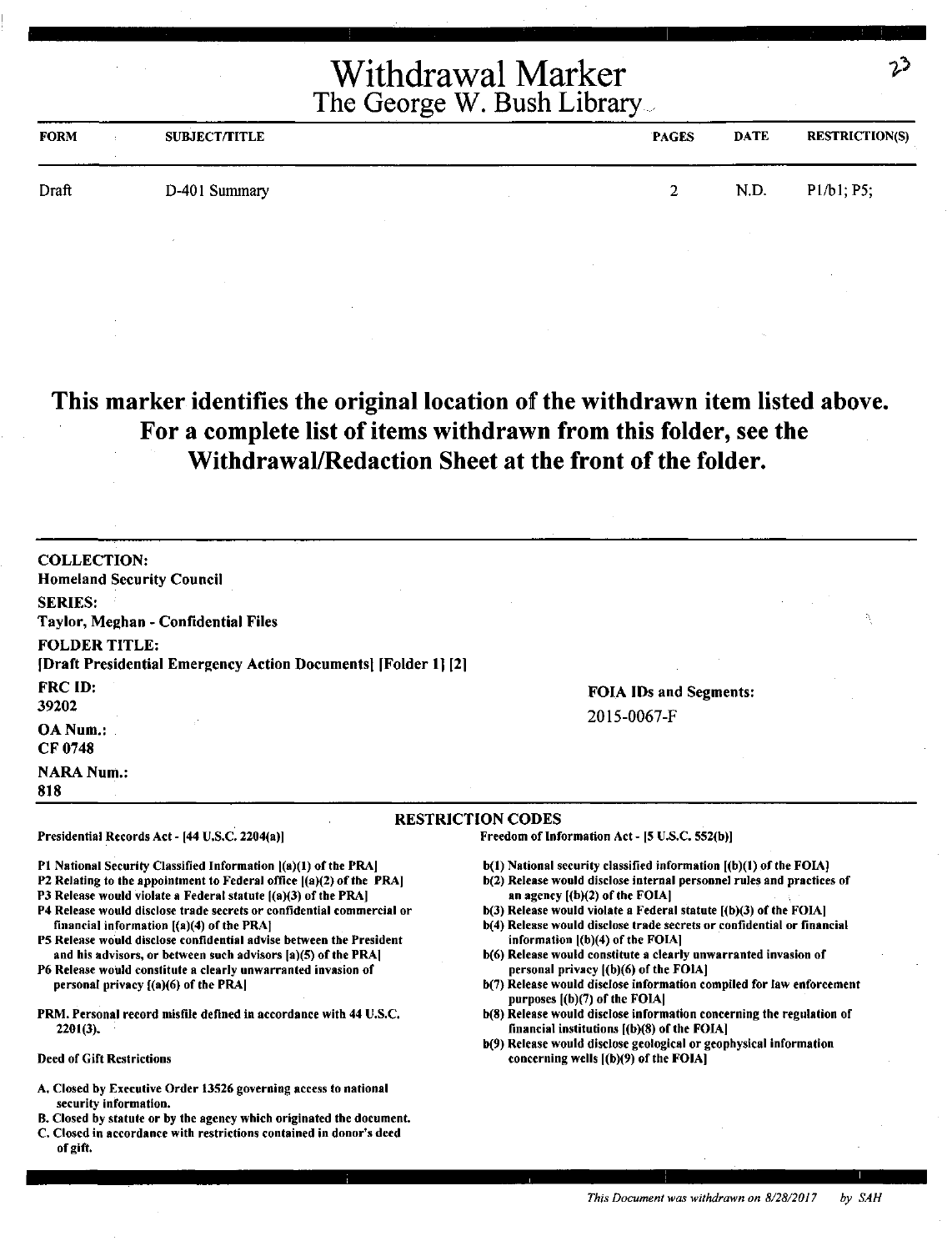# |<br>| .... ...<br>| Docu **Document Review Schedule**

| <b>Rosemary's Baby Project Completion Schedule</b> |                               |                                                     |                                                                                    |  |
|----------------------------------------------------|-------------------------------|-----------------------------------------------------|------------------------------------------------------------------------------------|--|
|                                                    | Due Dat HSC Policy Reviewer   | <b>WIT Counsel Reviewer</b>                         | <b>Status</b>                                                                      |  |
| Nov-07                                             |                               |                                                     |                                                                                    |  |
|                                                    |                               |                                                     | OLC incorporating comments expect draft                                            |  |
| $A-104$                                            | <b>Response- Stuart Baker</b> | Frances Hoang/John Smith                            | w/ comments incorporated by end of Feb.                                            |  |
|                                                    |                               |                                                     | OLC incorporating comments expect draft                                            |  |
| $F-102$                                            | Response- Stuart Baker        | Frances Hoang/John Smith                            | w/ comments incorporated by end of Feb.                                            |  |
| Dec-07                                             |                               |                                                     |                                                                                    |  |
|                                                    |                               | Frances Hoang/ John Smith/Mike                      | OLC incorporating comments expect draft                                            |  |
| $A-101$                                            | Response- Stuart Baker        | Scudder (NSC)                                       | w/ comments incorporated by end of Feb.                                            |  |
|                                                    |                               | Frances Hoang/John Smith/Mike                       | OLC incorporating comments expect draft                                            |  |
| $A-102$                                            | Response- Stuart Baker        | Scudder (NSC)                                       | w/ comments incorporated by end of Feb.                                            |  |
|                                                    |                               | Frances Hoang/John Smith/ Mike                      | OLC incorporating comments expect draft                                            |  |
| $A-105$                                            | Response- Stuart Baker        | Scudder (NSC)                                       | w/ comments incorporated by end of Feb.                                            |  |
| $D-202$                                            | Response- Stuart Baker        | Frances Hoang/John Smith                            | No WH comments                                                                     |  |
|                                                    |                               |                                                     | OLC incorporating comments expect draft                                            |  |
| $D-203$                                            | Response- Stuart Baker        | Frances Hoang/John Smith                            | w/ comments incorporated by end of Feb.                                            |  |
|                                                    |                               |                                                     |                                                                                    |  |
|                                                    |                               | Frances Hoang/ John Smith/ Katie                    |                                                                                    |  |
|                                                    |                               | Wheelbarger (OVP)/John                              |                                                                                    |  |
| $A - 303$                                          | <b>Response-Stuart Baker</b>  | Knepper(OMB)                                        | OLC incorporating comments                                                         |  |
|                                                    |                               | Frances Hoang/John Smith/Katie                      |                                                                                    |  |
| D-303                                              | Response- Stuart Baker        | Wheelbarger (OVP)                                   | OLC incorporating comments                                                         |  |
|                                                    |                               | Frances Hoang/John Smith/Katie                      |                                                                                    |  |
| $D-401$                                            | Response- Stuart Baker        | Wheelbarger (OVP)                                   | OLC incorporating comments                                                         |  |
|                                                    |                               | Frances Hoang/John Smith/Katie                      |                                                                                    |  |
| $D-402$                                            | Response-Stuart Baker         | Wheelbarger (OVP)                                   | OLC incorporating comments                                                         |  |
|                                                    |                               | Frances Hoang/John Smith/Katie                      |                                                                                    |  |
| $D-403$                                            | Response- Stuart Baker        | Wheelbarger (OVP)                                   | OLC incorporating comments                                                         |  |
|                                                    |                               |                                                     | OLC incorporating comments $\&$<br>simultaneously WHC will raise with NEC          |  |
| D-404                                              | <b>Response- Stuart Baker</b> | Frances Hoang/John Smith/Katie<br>Wheelbarger (OVP) | issue of EO vs. delegating authority now.                                          |  |
|                                                    |                               |                                                     |                                                                                    |  |
|                                                    |                               | Frances Hoang/John Smith/Katie                      | tijk is die kan de waardelike en de kan<br>RH will set up mtg. btwn. State dept. & |  |
| E-201                                              | Response- Stuart Baker        | Wheelbarger (OVP)/Mike Scudder                      | WHC to discuss Sec. 2 of E.O.                                                      |  |
|                                                    |                               | Frances Hoang/John Smith/Katie                      |                                                                                    |  |
| $E-202$                                            | Response- Stuart Baker        | Wheelbarger (OVP)/Mike Scudder                      | OLC incorporating comments                                                         |  |
|                                                    |                               | Frances Hoang/John Smith/Katie                      |                                                                                    |  |
| $F-101$                                            | Response- Stuart Baker        | Wheelbarger (OVP)/Mike Scudder                      | OLC incorporating comments                                                         |  |
|                                                    |                               | Frances Hoang/John Smith/Katie                      |                                                                                    |  |
| $F-103$                                            | Response- Stuart Baker        | Wheelbarger (OVP)/Mike Scudder                      | OLC incorporating comments                                                         |  |
|                                                    |                               | Maintained by:                                      |                                                                                    |  |
|                                                    |                               | <b>Homeland Security Council</b><br>The White House |                                                                                    |  |

02/04/08

 $24$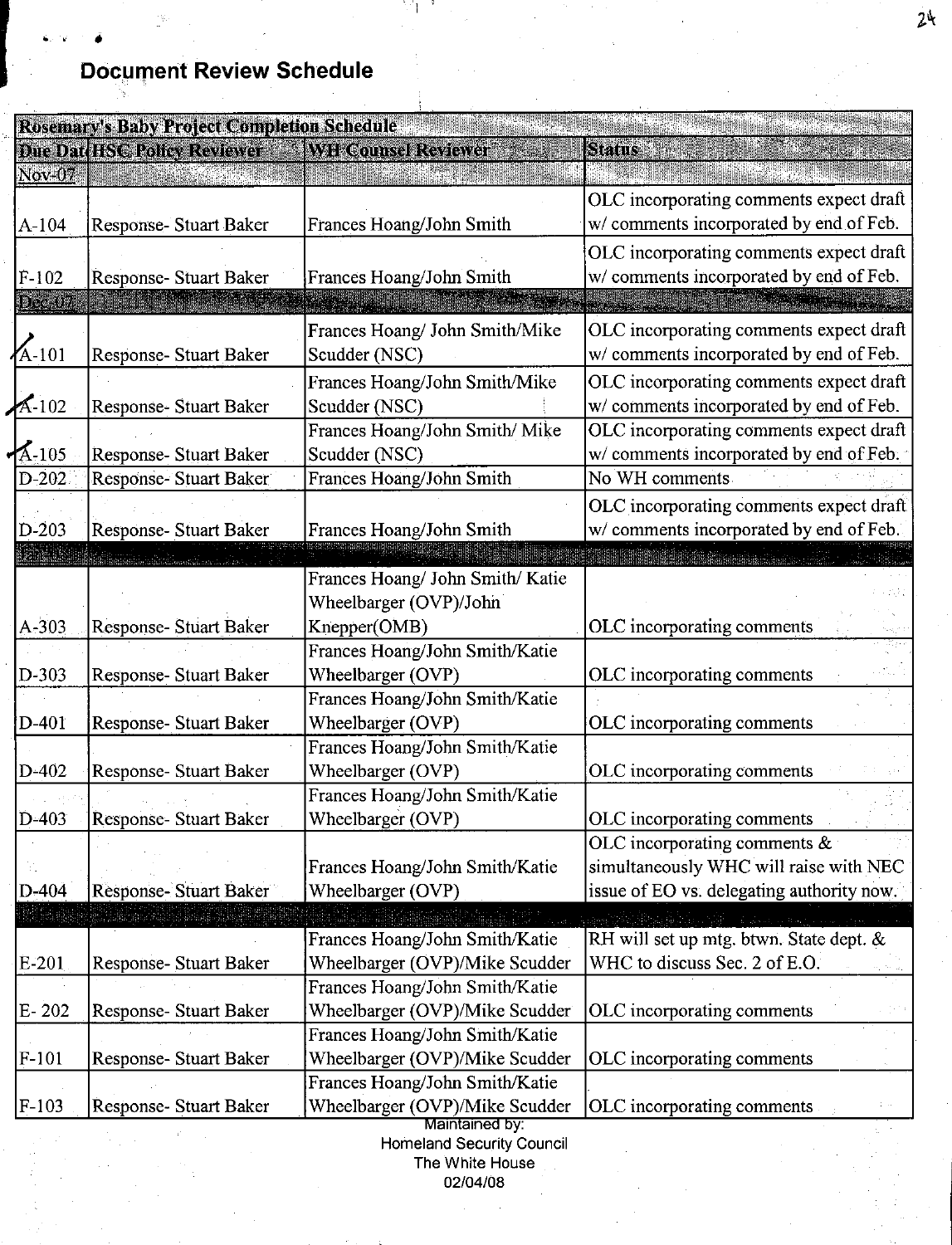## **Document Review Schedule**

|             |                                         |                                       | RH will ask DoD to cross walk new          |
|-------------|-----------------------------------------|---------------------------------------|--------------------------------------------|
|             |                                         | Frances Hoang/John Smith/Katie        | UCMJ with Document. May convene            |
| lG-103      | Response- Stuart Baker                  | Wheelbarger (OVP)/Mike Scudder        | conference call w/ WHC.                    |
|             |                                         | Frances Hoang/John Smith/Katie        |                                            |
| $G-201$     | Response- Stuart Baker                  | Wheelbarger (OVP)/Mike Scudder        | OLC incorporating comments                 |
|             |                                         | Frances Hoang/John Smith/Katie        |                                            |
| $G-202$     | Response- Stuart Baker                  | Wheelbarger (OVP)/Mike Scudder        | OLC incorporating comments                 |
| Mar-08      |                                         |                                       |                                            |
|             |                                         | Frances Hoang/John Smith/Katie        |                                            |
| $*B-201$    | Response- Stuart Baker                  | Wheelbarger (OVP)/Mike Scudder        |                                            |
|             |                                         | Frances Hoang/John Smith/Katie        |                                            |
| *B-202      | Response-Stuart Baker                   | Wheelbarger (OVP)/Mike Scudder        |                                            |
|             |                                         | Frances Hoang/John Smith/Katie        |                                            |
| $G-203$     | Response-Stuart Baker                   | Wheelbarger (OVP)/Mike Scudder        |                                            |
|             |                                         | Frances Hoang/John Smith/Katie        |                                            |
| $G-204$     | Response- Stuart Baker                  | Wheelbarger (OVP)/Mike Scudder        |                                            |
|             |                                         | Frances Hoang/John Smith/Katie        |                                            |
| $D-201$     | Response- Stuart Baker                  | Wheelbarger (OVP)/Mike Scudder        |                                            |
| $D-2XX/$    |                                         | Frances Hoang/John Smith/Katie        |                                            |
| $D-204$     | Response-Stuart Baker                   | Wheelbarger (OVP)/Mike Scudder        |                                            |
|             |                                         | Frances Hoang/John Smith/Katie        |                                            |
| D-301       | <b>Response- Stuart Baker</b>           | Wheelbarger (OVP)/Mike Scudder        |                                            |
|             |                                         | Frances Hoang/John Smith/Katie        |                                            |
| D-302       | Response- Stuart Baker                  | Wheelbarger (OVP)/Mike Scudder        |                                            |
| $ Apr-08 $  |                                         |                                       |                                            |
|             |                                         | Frances Hoang/John Smith/Katie        |                                            |
| $*D-501$    | Response- Stuart Baker                  | Wheelbarger (OVP)/Mike Scudder        |                                            |
| $D - 601 -$ |                                         | Frances Hoang/John Smith/Katie        |                                            |
| 604         | Preparedness-Tom Bossert                | Wheelbarger (OVP)/Mike Scudder        |                                            |
|             |                                         | Frances Hoang/John Smith/Katie        |                                            |
| $D-701$     | Response- Stuart Baker                  | Wheelbarger (OVP)/Mike Scudder        |                                            |
|             |                                         | Frances Hoang/John Smith/Katie        |                                            |
| $F-201$     | Response- Stuart Baker                  | Wheelbarger (OVP)/Mike Scudder        |                                            |
|             |                                         | Frances Hoang/John Smith/Katie        |                                            |
| $F-202$     | Response- Stuart Baker                  | Wheelbarger (OVP)/Mike Scudder        |                                            |
|             | *New Addition following OVP/WHC meeting |                                       |                                            |
|             |                                         |                                       | OLC is re-reviewing and will let WH        |
| $A = 103$   |                                         | Saminade and reproducementalist Self- | know if need for additional review exists. |

Maintained by: Homeland Security Council The White House 02/04/08

 $\overline{a}$